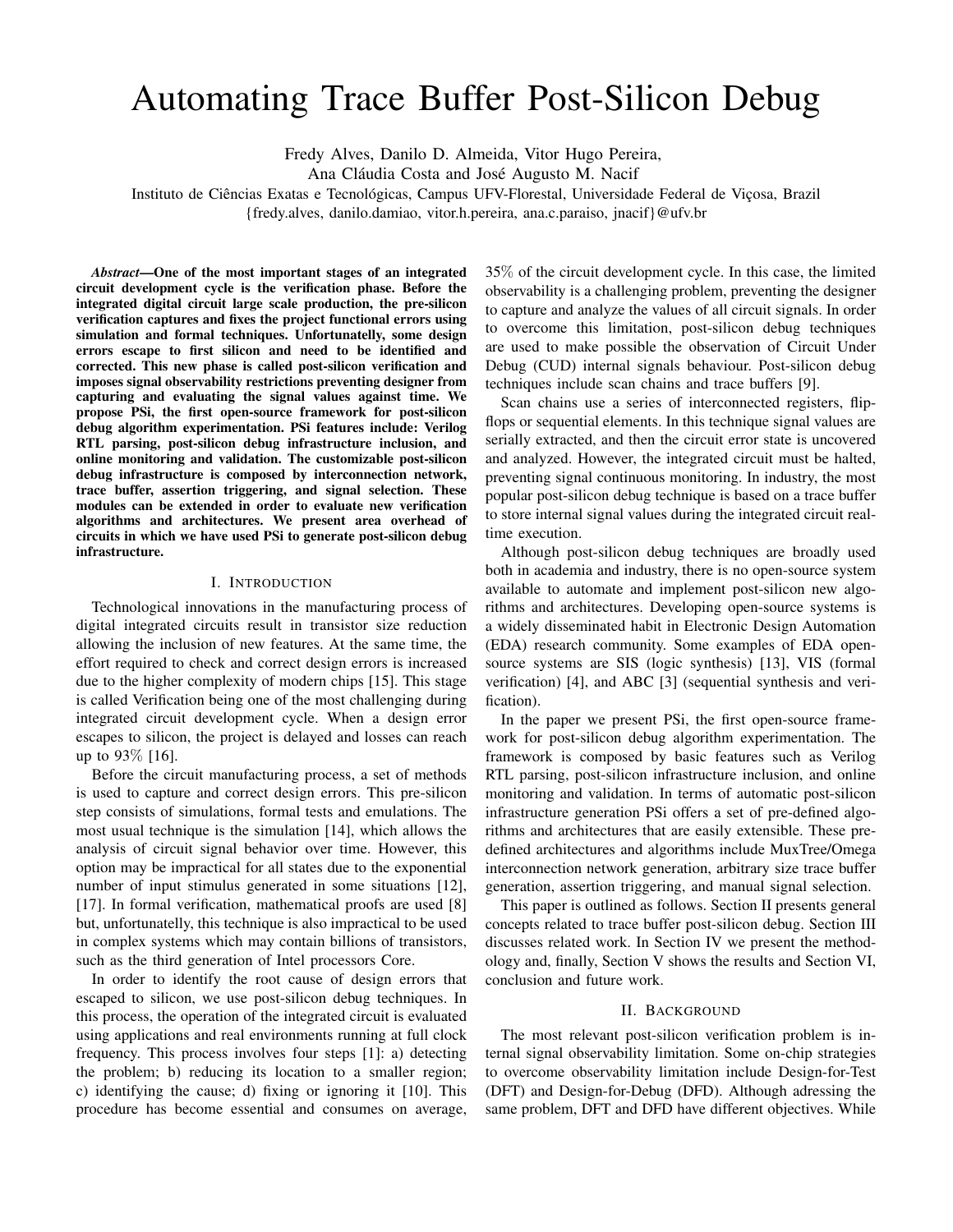DFT identifies manufacturing defects, DFD is focused on design error localization. The most popular technique for DFT is the scan chain [7]. The industry standard solution for DFD is storing and analyzing the signal values on a trace buffer.

In this paper we consider DFD as the infrastructure used for extracting and analyzing signal information for post-silicon debug being responsible for capturing and storing groups of signals in real-time at full clock speed. In remain of this Section we discuss general concepts related to DFD. Figure 1 presents a trace buffer based DFD architecture. The Interconnection Network module is responsible for selecting which signals will be stored in the trace buffer memory module. The Trigger Logic module monitors the circuit behavior and begins capturing data when preset conditions are met. We discuss those DFD modules in more detail in the next subsections.



Fig. 1: Internal DFD Structure.

## *A. Interconnection Network*

Interconnection networks are programmable systems used for communication between two components. In post-silicon debug, interconnection networks are used to select a subset of signals to be stored in the trace buffer being named asymmetric because they have more inputs than outputs. Interconnection networks and can be designed under diverse architecture types and the most relevant characteristics for post-silicon debug are blocking rate and area overhead. The blocking rate refers to the set of possible signal combinations that can be observed at the same time and area overhead is related to the integrated circuit area dedicated to implement the interconnection network.

## III. RELATED WORK

In this Section we present work related to post-silicon debug architectures, algorithms, and tools. Several post-silicon debug architectures have been proposed in recent years. Abramovici *et al.* [1] presents a reconfigurable infrastructure for SoCs to support post-silicon debug. This infrastructure is inserted at RTL providing a debug platform that can be configured using a JTAG port. The proposed system supports different debug structures such as assertion checkers, transaction identifiers, triggers, and event counters. This system is not publicly available.

Park *et al.* [11] use the trace buffer for bug localization. In this work on-chip recorders collect information about flows of instructions, and what the instructions executed as they passed through various design blocks. When a system failure occurs, the recorded information is scanned out and analyzed offline for bug localization. On [18], the authors use the trace buffer data for capturing errors in spatial and temporal domains. But even using trace buffer, the time of bug activation is a challenging problem. Thus, various methods for bugs and faults have been presented.

## IV. METHODOLOGY

PSi is a system developed to help and speed up the postsilicon debug phase. The tool provides to the user the possibility of selecting wires from a design, in order to externalize them and generate the interconnection network used to capture the signals driven by these wires, and selecting assertions, to use for trace buffer trigger. PSi uses the tools Vericonn [6] and Veritrace [2] to generate the DFD. It uses Yosys in order to generate a list of wires in a Verilog design and their respective place on the project hierarchy and uses an assertion library to include the selected assertions on the design. In this Section we present PSi blocks: a) Front-end; b) Externalization process; c) Debug Infrastructure.

# *A. Front-end*

The front-end consists of a visual interface used by the designer in order to specify the design top level file, select the desired wires for analysis and configure DFD module. The configuration consists on the type and features (such as input and output size) of the interconnection network as well as the trace buffer dimensions and the assertions to be used as trigger of trace buffer. After configured, PSi starts the process of wire parsing, creating a new Verilog design with the assertions and all selected wires externalized in the top module, and with the DFD connected to the wires. Figure 2 shows the new design generated by PSi. With the new Verilog design, is possible to analyze the system behavior during execution through the serial interface. Figure 2 depicts the process of communication between the design generated by the PSi and the computer.

# *B. Wire Extraction and DFD infrastructure generation example*

In order to extract and externalize the wires that compose a design we use a Verilog lexical analyzer from the Yosys synthesis tool. This process consists of five steps:

- 1) Yosys performs the Verilog code analysis and returns a list of wires with their respective attributes and where they are on the design hierarchy;
- 2) The tool generates the design modules hierarchy with their respective wires;
- 3) After wire selection, the tool performs a recursive modification of the modules interfaces on the hierarchy in order to create a path to the top module interface;
- 4) A new design containing all modules necessary for the circuit debug is generated, including assertions.
- 5) A XML file containing all information about the trace buffer structure is generated for the data extraction process.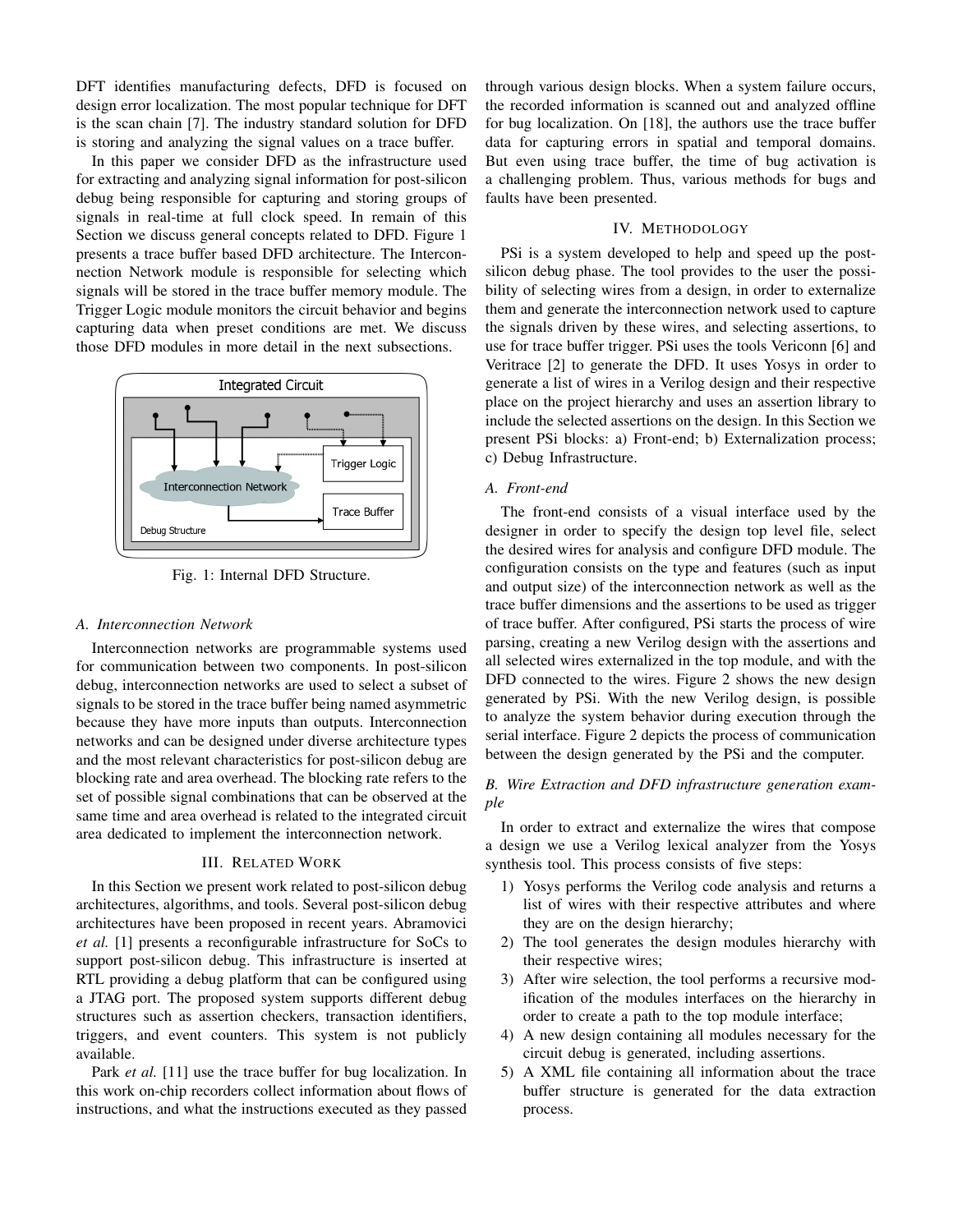

Fig. 2: PSi Execution Flow.

In order to externalize wires in deep modules, PSi creates a path between the selected wire module and the top module by modifying the intermediate modules interfaces. This process starts in the module that is deeper in the hierarchy. PSi generates an output for this wire connecting the selected wire to this output, creating an new interface in the module. This process is repeated in the upper modules finishing at the top level module, when the internal wires can be accessed by the DFD module.

## *C. Debug infrastructure*

The debug structure is responsible to detect and store the errors occurrence during the post-silicon debug. This module consists in three parts:

- 1) Interconnection Network;
- 2) Trigger Logic;
- 3) Trace Buffer.

The interconnection network is responsible for selecting a subgroup of wires from a larger set and connect them to a trace buffer. The use of interconnection networks is necessary in order to maximize the number of captured signals from a design. The main reason for the use of these networks is the fact that the trace buffer width will always be smaller than the number of observed signals due to the area overhead caused by the trace buffer.

The trigger logic is responsible for detecting errors during debug process. This module uses assertions to monitor circuit behavior. All selected assertions are connected on the trigger logic. When an assertion is violated, the process of capturing signals from interconnection network and storing at the trace buffer starts. Figure 3 illustrates this process.

The trace buffer is a circular buffer memory responsible for storing all errors occurred during the debug process.



Fig. 3: Assertion Trigger Logic.

## V. RESULTS

To study the efficiency of the tool we generate a DFD to a simplified MIPS processor. MIPS (Microprocessor without Interlocked Pipeline Stages) is a RISC (Reduced Instruction Set Computer) architecture that only do arithmetic and logic operations between registers, requiring load/store instructions to access data from memory. The version used allows logic arithmetic, branch and load/store instructions.

To trigger logic we have selected 3 assertions, presented in Table I:

- 1) Assertion 0 tracks if the control signal memRead is different from signal memWrite, in other words there is not memory read and memory write at the same time;
- 2) Assertion 1 tracks if the part of instruction corresponding to the operator is 0 (R-Type instruction) and the destination register is from the field rd from instruction i.e. the control signal is generated correctly;
- 3) Assertion 3 tracks if one of the inputs of ALU, or both, are greater than 0. The operator is  $ADD (ALUop == 2)$ and the result of ALU is 0, testing if an error occured in an add operation.

When one, or more, assertions fire, the trace buffer will start storing data from the interconnection network.

There are three principal types of design bugs: logic, algorithm and synchronization bugs [5]. Logic bugs consists on incorrect logic in combinational circuits. Algorithm bugs occur when an algorithm was not correctly implemented in the design. Synchronization bugs are errors in the timing behavior of a design. Using the first or the second assertion of the Table I we can trigger a logic bug on signal control generation. With the last assertion we have an arithmetic bug detection.

TABLE I: Assertions used in the design example.

| ID       | Expression                                                    |
|----------|---------------------------------------------------------------|
| $\theta$ | assert always(memRead $!=$ memWrite)                          |
|          | assert always(instruction[31:26] == $0 \& \& \text{regDst}$ ) |
| $\sim$   | assert always((op1ALU>0    op2ALU>0) & & ALUop==2 & & !zero)  |

In the Figure 4 we present the area of the new design for two different interconnection networks (Mux Tree and Omega) in three different sizes (32x8, 128x16 and 256x32) with a trace buffer of fixed depth of 32 and width of 8, 16 and 32